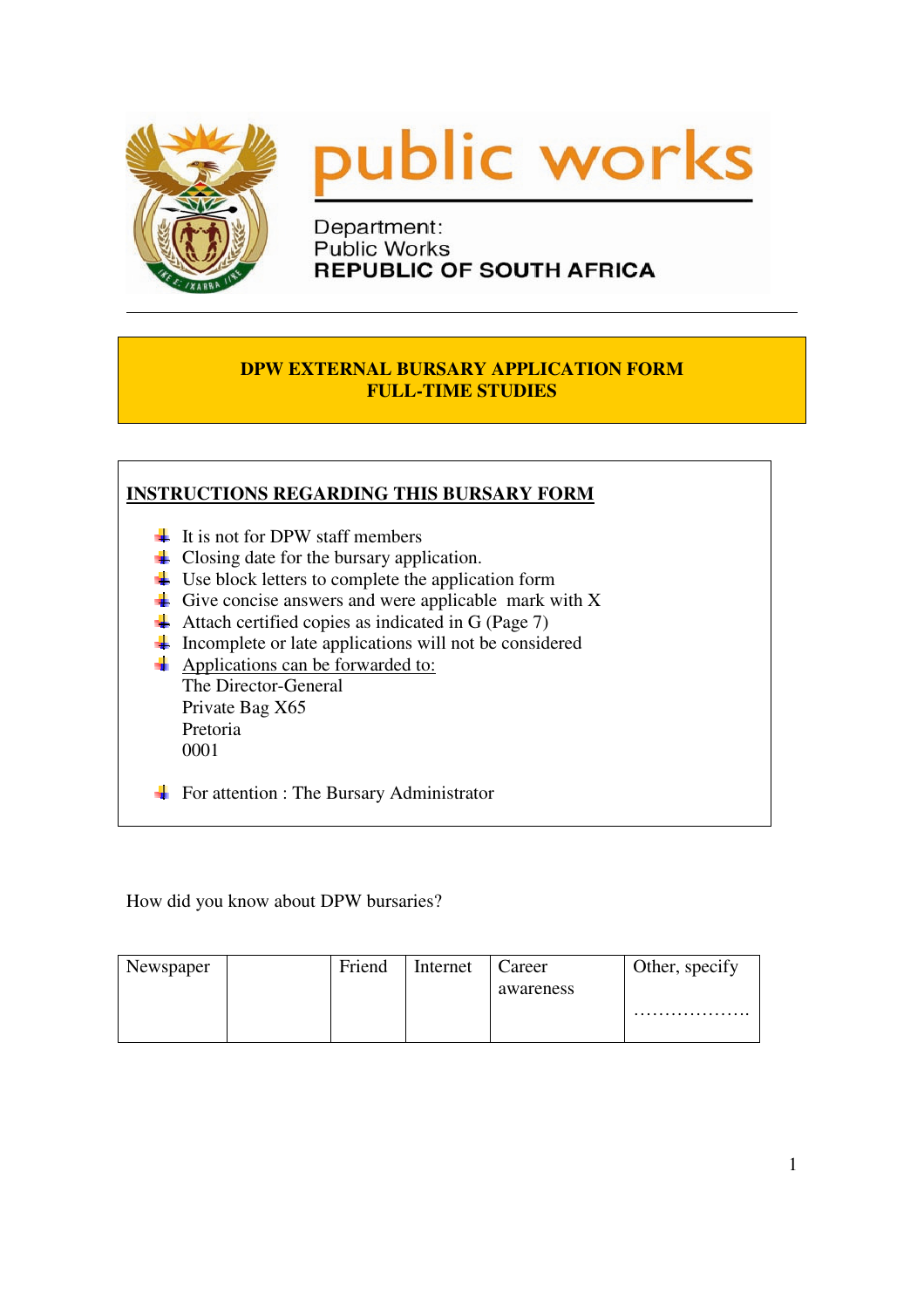# **A. PARTICULARS OF APPLICANT**

| Male<br>Female                                        |                     |           |       |
|-------------------------------------------------------|---------------------|-----------|-------|
| Identity number                                       |                     |           |       |
| Race<br>African<br>Asian                              | Coloured            | Indian    | White |
|                                                       |                     |           |       |
|                                                       |                     |           |       |
| Disability<br>Yes<br>N <sub>o</sub>                   |                     |           |       |
|                                                       |                     |           |       |
| Postal address                                        | Residential address |           |       |
|                                                       |                     |           |       |
|                                                       |                     |           |       |
| Post code $\ldots \ldots \ldots \ldots \ldots \ldots$ |                     | Post code |       |
|                                                       |                     |           |       |
|                                                       |                     |           |       |
|                                                       |                     |           |       |
|                                                       |                     |           |       |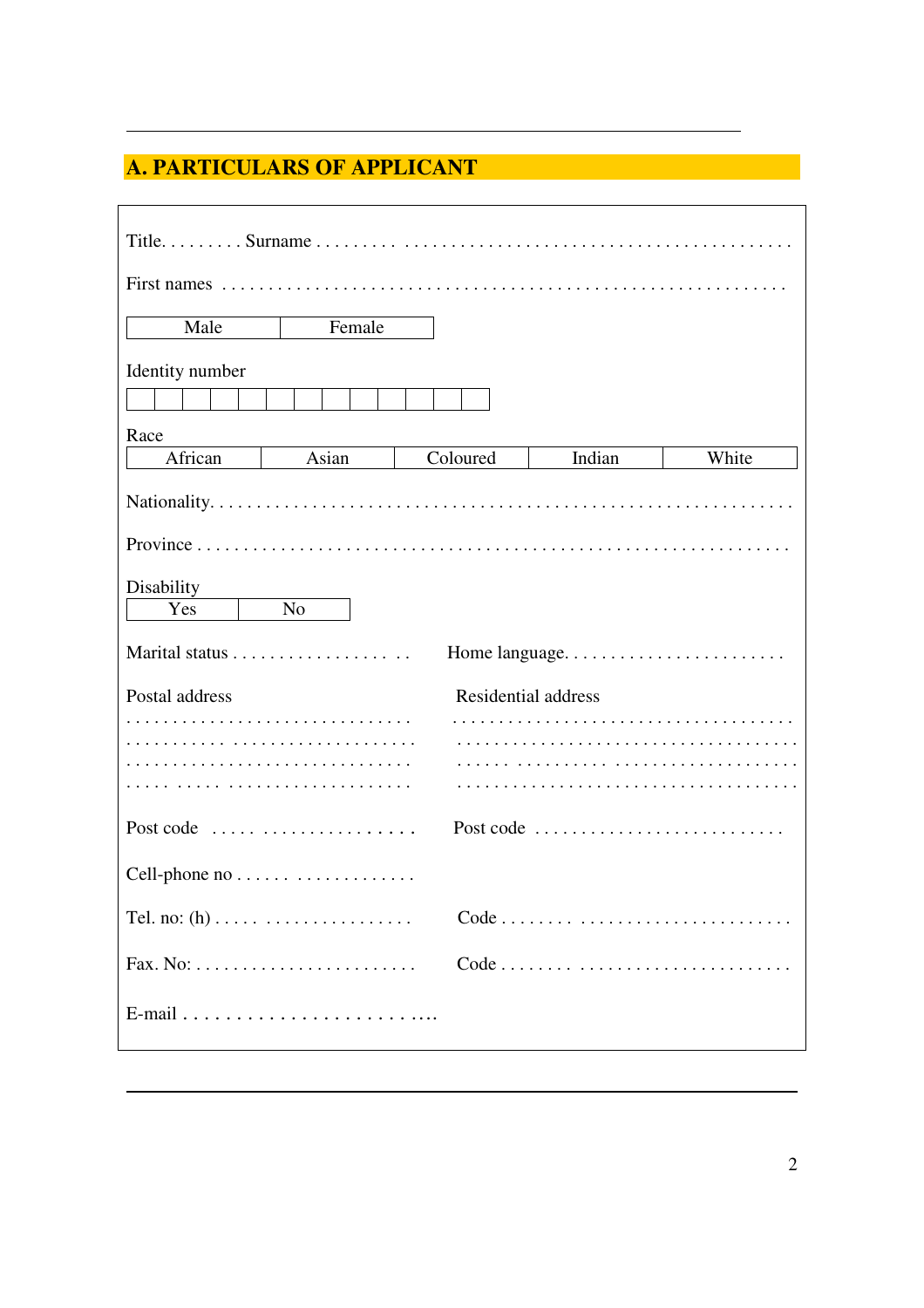# **B. PARTICULARS OF CURRENT YEAR OF STUDY**

| <b>GRADE 9</b>                 | <b>GRADE 10</b>                                      | <b>GRADE 11</b> | <b>GRADE 12</b> |          |
|--------------------------------|------------------------------------------------------|-----------------|-----------------|----------|
|                                |                                                      |                 |                 |          |
|                                |                                                      |                 |                 |          |
|                                |                                                      |                 |                 |          |
| Major/main subjects            |                                                      |                 |                 |          |
|                                |                                                      |                 |                 |          |
|                                |                                                      |                 |                 |          |
|                                |                                                      |                 |                 |          |
|                                |                                                      |                 |                 |          |
|                                |                                                      |                 |                 |          |
|                                |                                                      |                 |                 |          |
|                                |                                                      |                 |                 |          |
|                                |                                                      |                 |                 |          |
|                                | Mark the academic year for which you are applying    |                 |                 |          |
|                                |                                                      |                 |                 |          |
| Grade 9                        | Grade 10                                             | Grade 11        |                 | Grade 12 |
|                                |                                                      |                 |                 |          |
|                                | <b>C. SCHOOL PROGRESS REPORT</b>                     |                 |                 |          |
|                                |                                                      |                 |                 |          |
| <b>ATTACHED FOR EACH GRADE</b> | NB: FULL CERTIFIED COPIES OF PROGRESS REPORT MUST BE |                 |                 |          |
|                                |                                                      |                 |                 |          |
|                                |                                                      |                 |                 |          |
|                                |                                                      |                 |                 |          |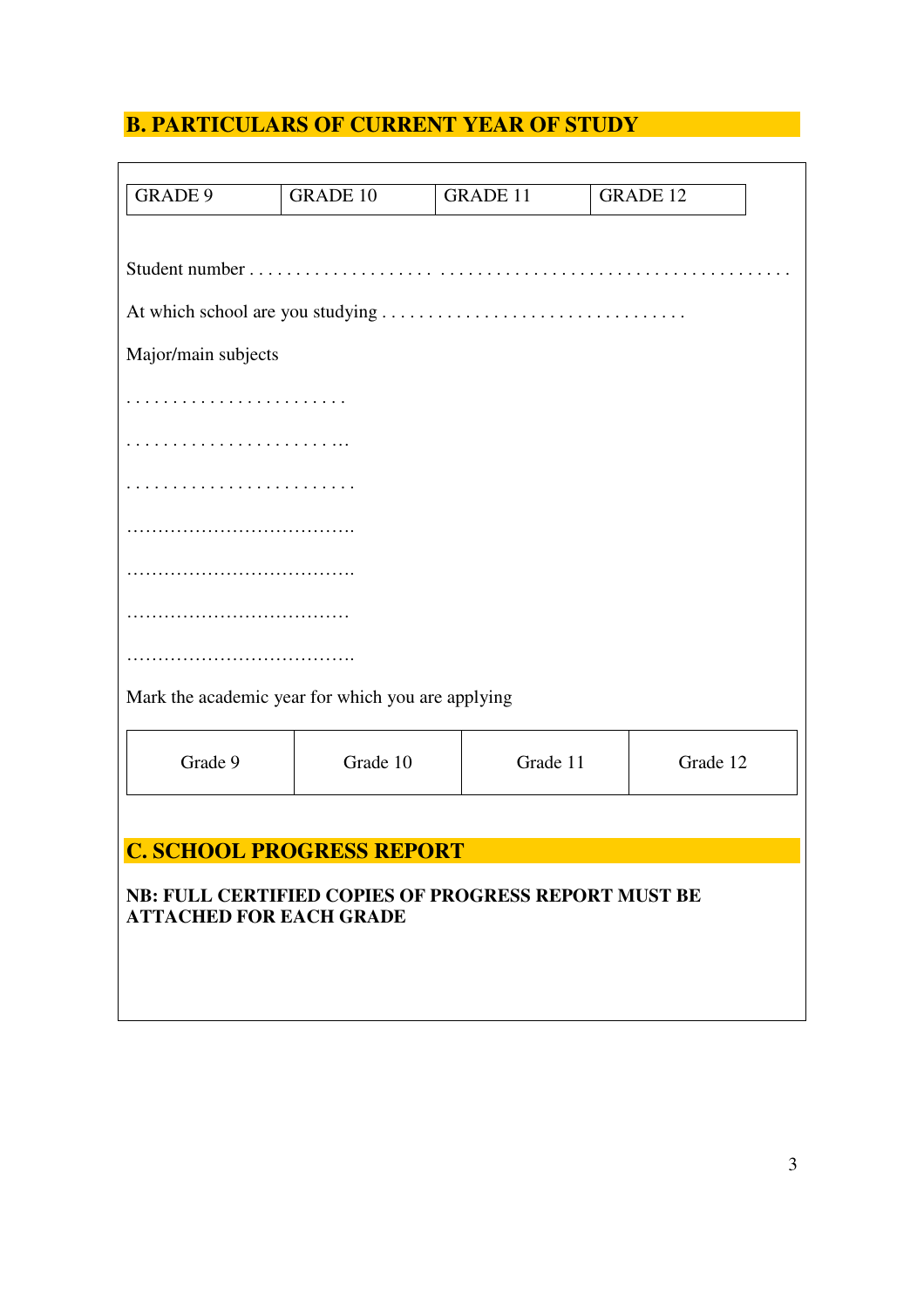If you are not currently enrolled at an educational institution , please indicate what you are doing at present

…………………………………………………………………………………………… …………………………………………………………………………………………… …………………………………………………………………………………………… …………………………………………………………………………………………… …………………………………………………………………………………………… …………………………………………………………………………………………… ……………………………………………………………………………………………

# **D. OTHER BURSARIES, SPONSORS AND DONORS**

| Do you presently study with a bursary?         | Yes | N <sub>o</sub> |
|------------------------------------------------|-----|----------------|
|                                                |     |                |
|                                                |     |                |
|                                                |     |                |
|                                                |     |                |
|                                                |     |                |
|                                                |     |                |
| Do you have or have you received a study loan? | Yes | No             |
|                                                |     |                |
|                                                |     |                |
|                                                |     |                |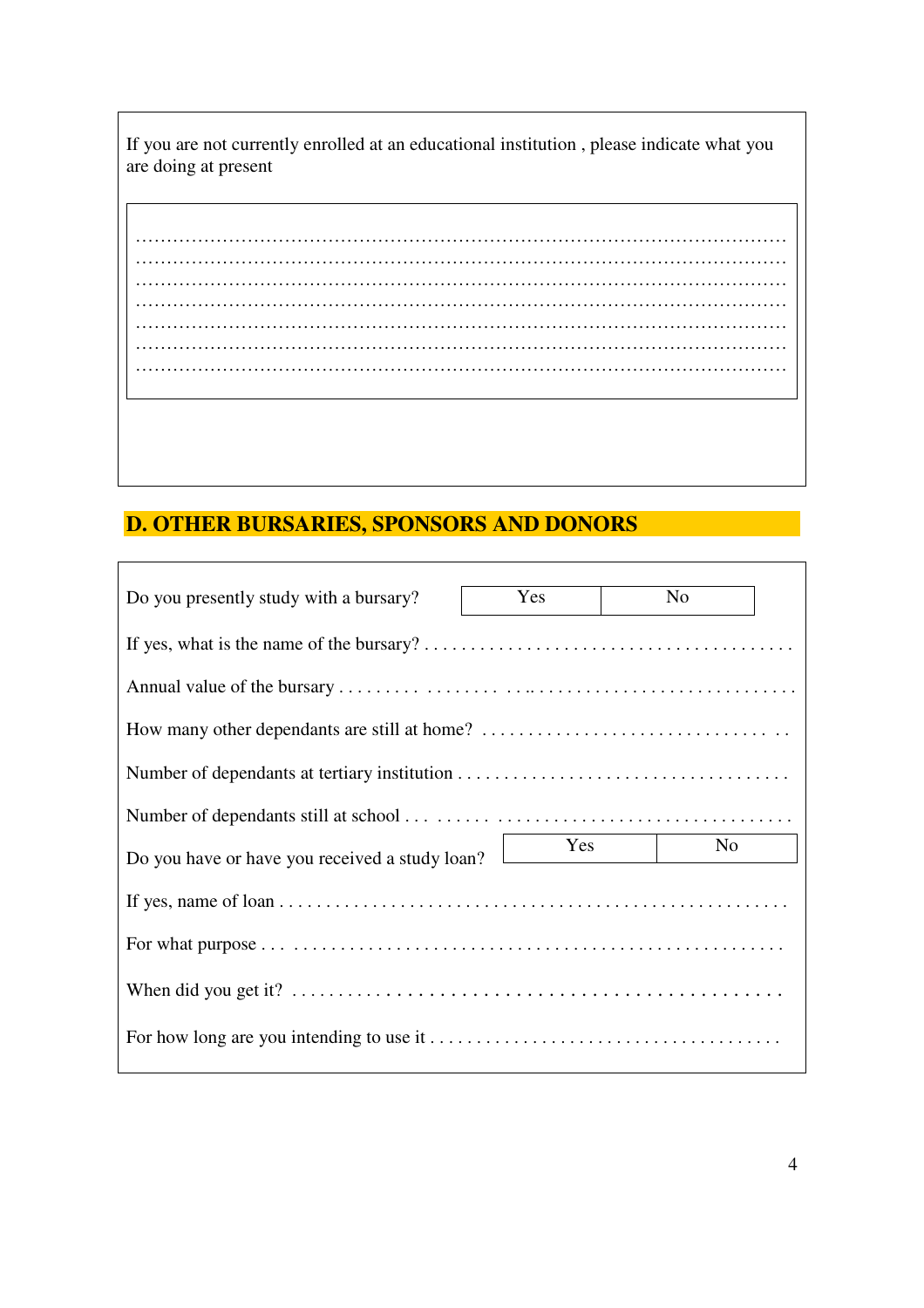# **E. DETAILS ABOUT PARENTS/GUARDIAN/NEXT OF KIN**

|                                                                  |                | Surname                                                        |
|------------------------------------------------------------------|----------------|----------------------------------------------------------------|
|                                                                  |                |                                                                |
| Identity number                                                  |                |                                                                |
| Relationship                                                     |                |                                                                |
| Mother<br>Father                                                 | Other, specify |                                                                |
| Postal address                                                   |                | Residential address                                            |
|                                                                  |                |                                                                |
|                                                                  |                |                                                                |
|                                                                  |                | $Code \ldots \ldots \ldots \ldots \ldots \ldots \ldots \ldots$ |
|                                                                  |                |                                                                |
| Fax. No: $\dots \dots \dots \dots \dots \dots \dots \dots \dots$ |                | Code                                                           |
|                                                                  |                |                                                                |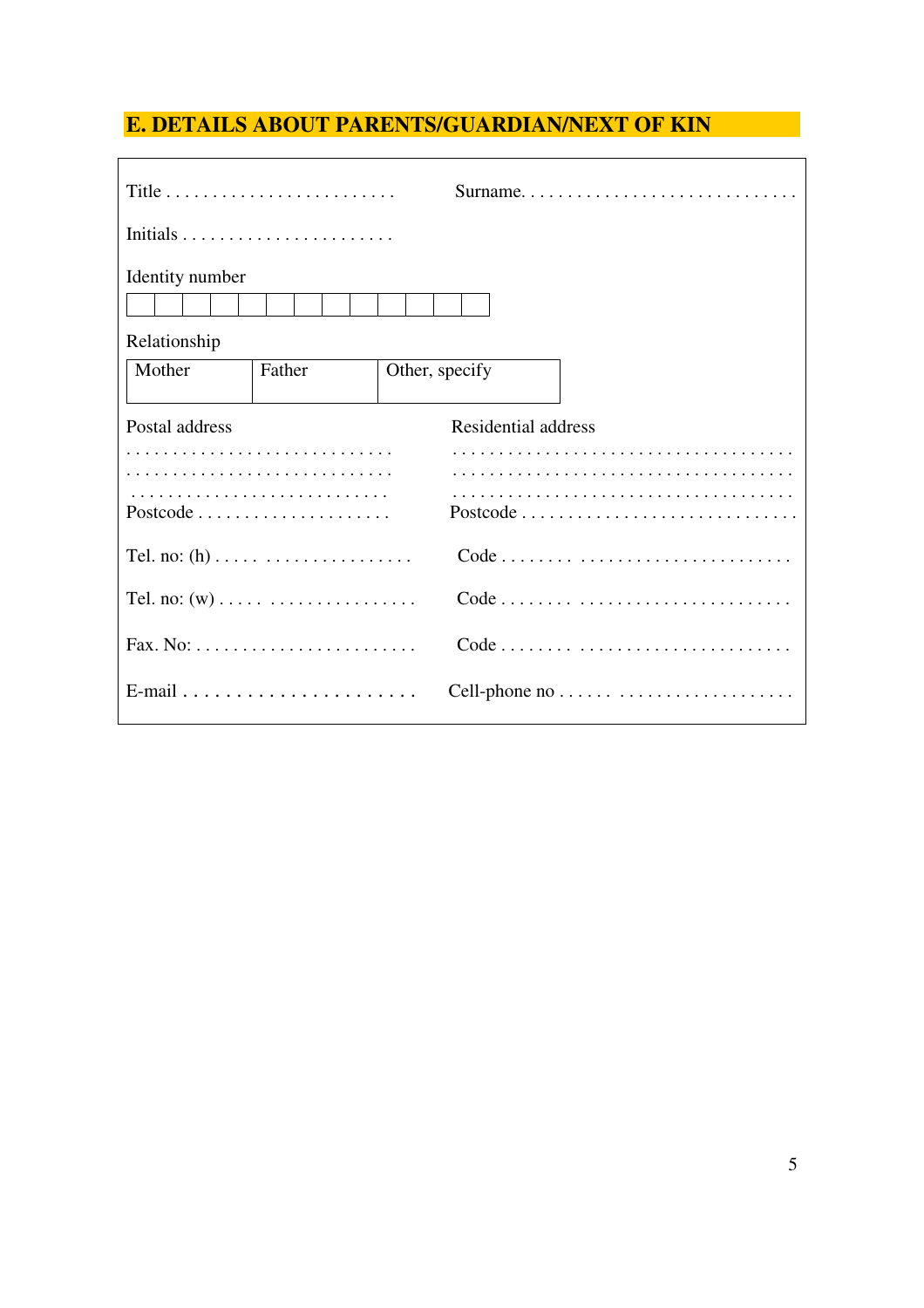## **F. MOTIVATION WHY MUST YOU BE CONSIDERED FOR DPW BURSARY**